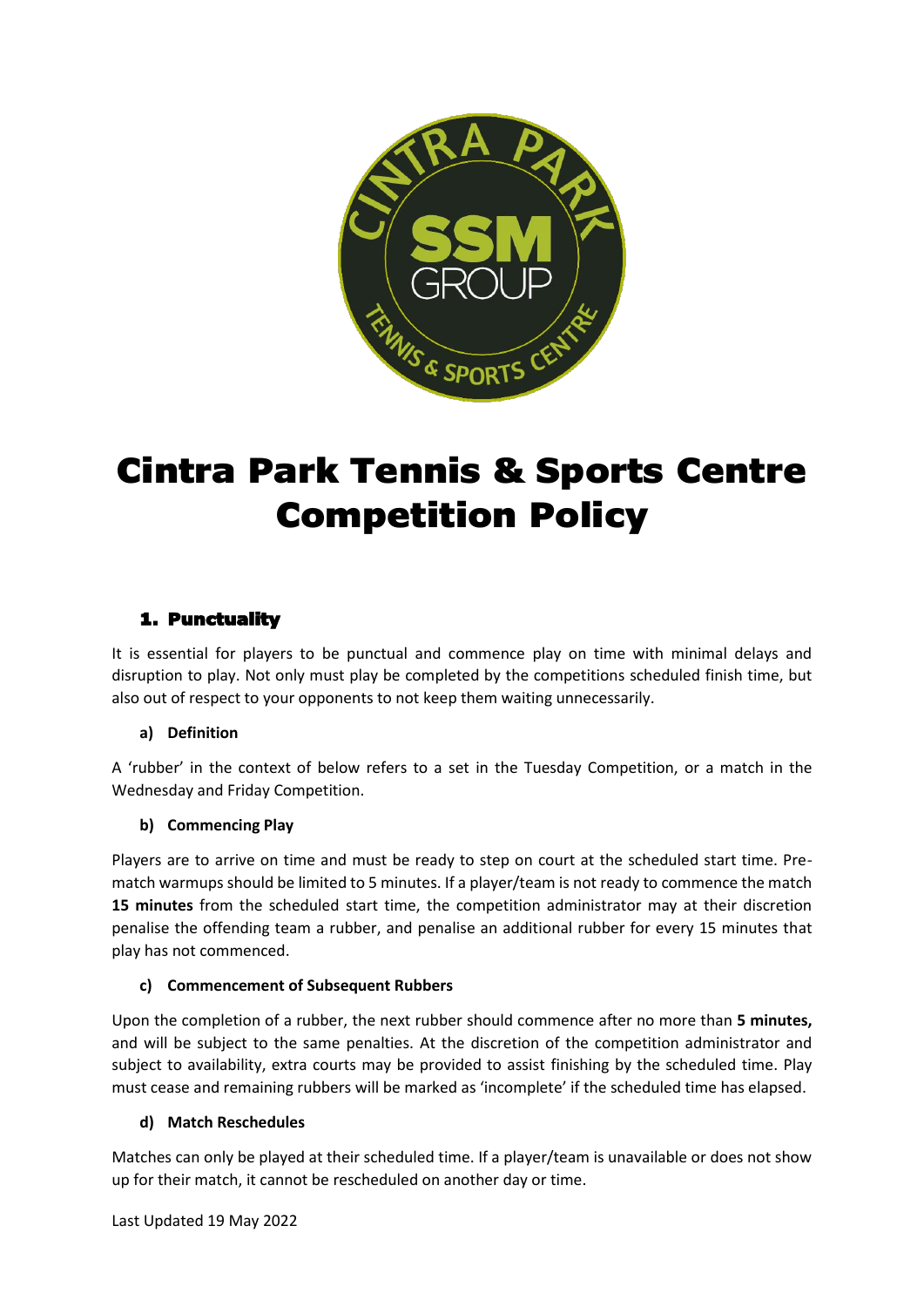## 2. Wet Weather

Like any outdoor sport, our competitions are often subject to weather. We will always try to ensure play goes ahead, but in some circumstances this may not be possible.

## **a) Procedure**

If we must cancel a competition night, this will be communicated via email. As a rule of thumb, assume competition is going ahead unless you are communicated otherwise. However, please note this will only be sent to players registered in the competition (not reserves), so if you have a reserve coming, please notify them. We appreciate that players would like as much notice as possible, and we will try to accommodate this. We will aim to inform of a cancellation by 6:30pm (or 1 hour prior to the start time).

However, there may be instances where a downpour may occur within this timeframe, which may cause a later cancellation. We apologise for the inconvenience in these circumstances, but please understand that the weather is often not very co-operative, and staff can only make decisions based on the court conditions at present time.

## **b) During Play**

There may be some instances in which play commences and inclement weather arises during play. These are dealt with on a case-by-case basis at the discretion of the competition administrator. If rain is brief and not severe, play may be temporarily suspended and resume later, or a decision may be made to cancel the remainder of play for the night. Any matches incomplete by 10:30pm will result in the competition points (or remaining games) being split.

## **c) Washed Out Rounds**

If a round is a complete washout with no play occurring, we will attempt to replay that round if scheduling permits. As a new competition commences shortly after one finishes, there is a limit in our capacity to replay rounds, and we therefore cannot guarantee this, particularly if there are several washouts.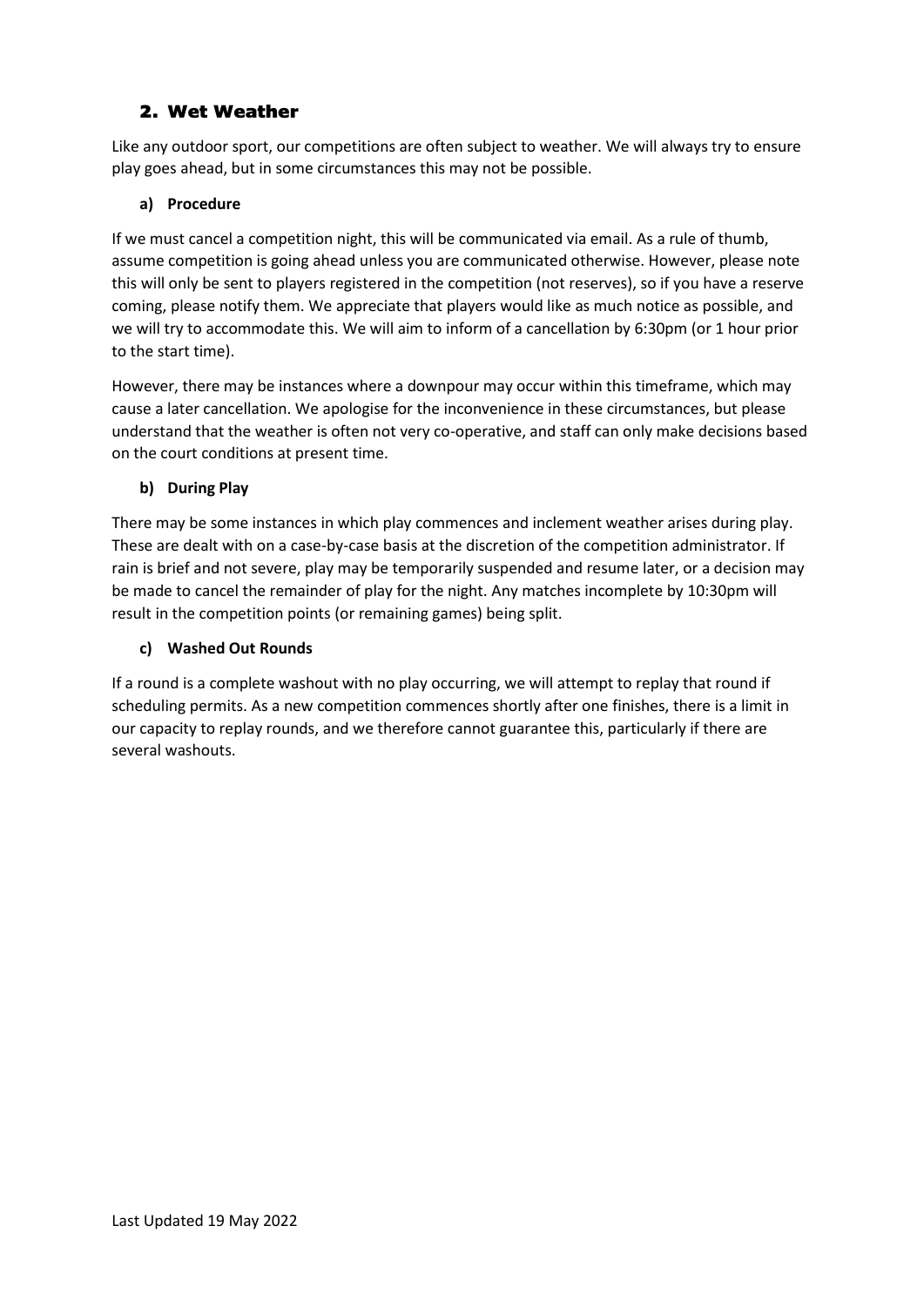## 3. Reserves

In the event that a player in your team (or yourself) is unavailable through illness, injury or otherwise, a reserve may be called in to take the unavailable player's place. Note that this only applicable in team competitions (Tuesday and Wednesday), not singles competitions (Friday).

## **a) Acquiring a Reserve**

Cintra Park Tennis and Sports Centre has a competition reserves list to assist in the process of contacting and acquiring reserve players. However, it is the **player's responsibility to organise a reserve on their behalf,** not the centre. The reserves list may be found at:

[https://app.universaltennis.com/events/90486.](https://app.universaltennis.com/events/90486) When looking at the reserve player list, you will see a speech bubble icon next to each players name, clicking this will enable you to message them on the UTR site (which will also send them an email). We may provide a player's phone number upon request. Any reserve player must be registered as a reserve prior to commencing play. If you would like to source a reserve player outside our reserves list, please ensure all their details are provided prior to commencing play.

## **b) Reserve Player Standard**

When acquiring a reserve, please take consideration into the standard of the player being replaced, and the standard of the reserve; this standard should be similar as to not disadvantage your opponents. A reserve player should have a UTR rating that is +/- 1 of the player they are replacing. The competition administrator may veto a reserve if there is a significant disparity in standard.

In finals play, the reserve player must be **equal to or lower in standard or rating** than the player they are replacing.

In the event that the reserve player is deemed not of an appropriate standard, they may still play, however their results will be considered null in the context of the competition.

## **c) "Extended" Reserves**

If a reserve player is required for an extended period, perhaps due to a longer-term injury, illness or unavailability (typically lasting 3+ weeks) please discuss with the centre first. In some circumstances, the reserve player may be considered as a permanent player on the team and not subject to the restrictions above.

## **d) Failure to Find a Reserve**

If a player or team is unable to find a reserve, play may still go ahead. In the Tuesday Competition, this will just mean that the Men's set or Women's set will have to be forfeited (depending on who is unavailable). In the Wednesday Competition, the single player may play one singles match against each opposing player, with the doubles match being forfeited.

If you or your team is unable to attend on a given night and your match cannot proceed altogether, please notify us of this as soon as possible out of respect to your opponent, so that we can inform them their match is cancelled. Failure to do so may incur competition penalties.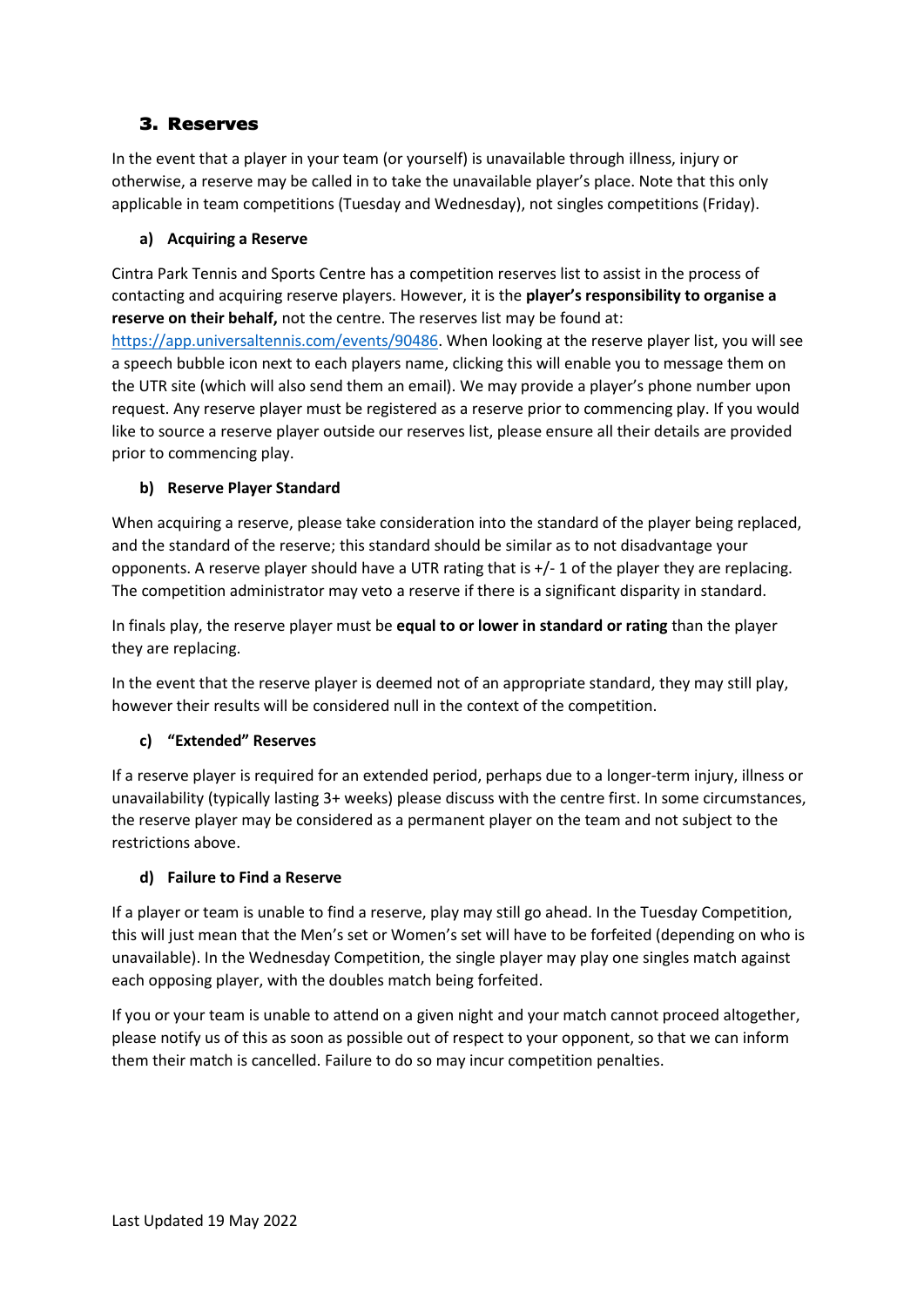## 4. Scores

## **a) Scoresheets**

Each competition has its own scoresheets where players fill in their scores. As these scoresheets are used to enter scores online, it is imperative that players fill out these scoresheets accurately and legibly. Cintra Park Tennis & Sports Centre is not responsible or liable for any missing or incorrect information entered as a result of inaccurate scoresheets.

## **b) Fixtures, Scores & Standings**

You may find competition fixtures, scores, and standings online on our website. Typically, the first round fixtures will be emailed prior to the competition starting, with fixtures for the remainder of the competition published online prior to the second round.

Scores will typically be published online within 24 hours of the match being played. Competition standings will be updated automatically once these scores are entered.

## **c) UTR & League Manager**

Universal Tennis Rating (UTR) is a rating scale that puts all players on the same rating scale, regardless of their age, nationality, gender, from juniors and beginners, all the way to professional players. UTR is an effective tool in matching you with players closer to your standard, and facilitating more competitive matchplay. UTR is also the basis in which we typically grade players and assign them into the appropriate division. All our competitions will contribute to your UTR rating!

League Manager (which you might know as *Match Centre*) is Tennis Australia's competition program. We use this program to facilitate our competitions. When entering scores on League Manager, scores will be transferred across to your UTR profile, so you don't need to have an existing UTR profile, as one will be automatically created when scores are entered!

Scores generally take about a week to transfer across from League Manager to UTR. Please note that as this is being transferred between two programs independent to us, we have limited control over, and cannot speed the process up.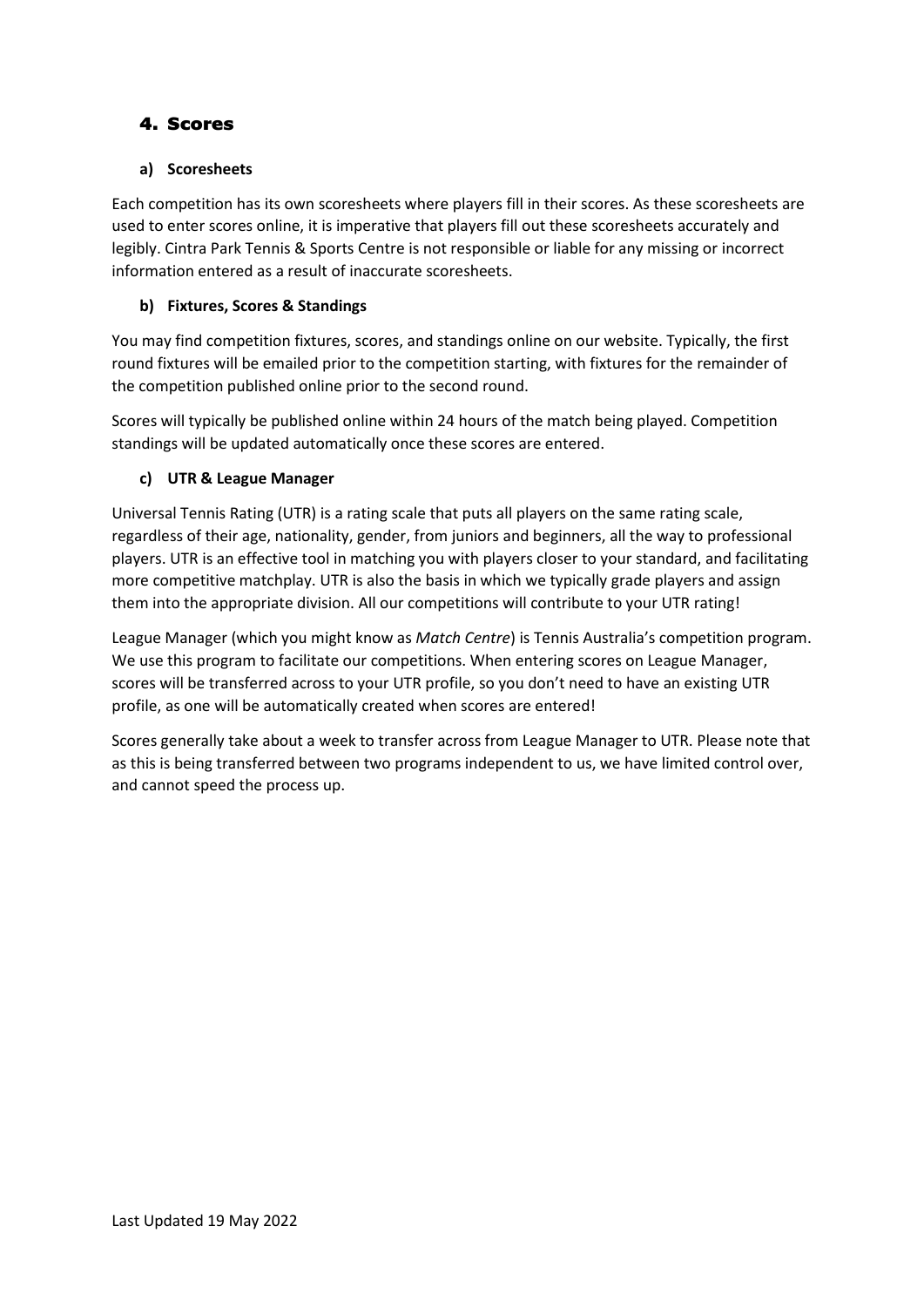# 5. Conduct & Sportsmanship

Cintra Park Tennis & Sports Centre promotes an inclusive and diverse environment that welcomes all. Each visitor to the site plays a role in contributing and fostering an environment in which all other visitors feel welcome and safe.

We expect all competition players (and anyone else on site) to display appropriate conduct and always participate with good sportsmanship. We understand many players enjoy the competitive aspect of play, but there are clear boundaries as to what constitutes acceptable conduct.

## **a) Code of Conduct**

- No verbal, written, or physical threats aimed towards an opponent, staff, or patron
- No language or behaviour intended to antagonise, harass, intimidate, or belittle an opponent, staff, or patron.
- No discrimination towards an opponent, staff, or patron.
- No antisocial or unwelcome behaviour towards an opponent, staff, or patron
- No behaviour that would endanger the health, safety or wellbeing of an opponent, staff, or patron
- No violent conduct towards an opponent, staff, or patron
- Players must accept decisions from tournament directors, referees or umpires in good grace

## **b) Complaints Procedure**

If you feel another patron has breached our code of conduct and/or is detrimental to a positive and inclusive environment, please notify a staff member. Cintra Park Tennis & Sports Centre has a designated Member Protection Information Officer (MPIO), who may inform you of which options you may have available to you.

## **c) Infringements**

If a player is found to have breached our code of conduct and/or is detrimental to a positive and inclusive environment, several actions may occur.

In competition terms, the offending player/team may incur point, game or set penalties, or be docked competition points depending on severity. More severe breaches may result in immediate expulsion from the competition and/or a permanent ban from Cintra Park Tennis & Sports Centre.

These situations are dealt with on a case by case basis, and is at the discretion of Cintra Park Tennis & Sports Centre staff.